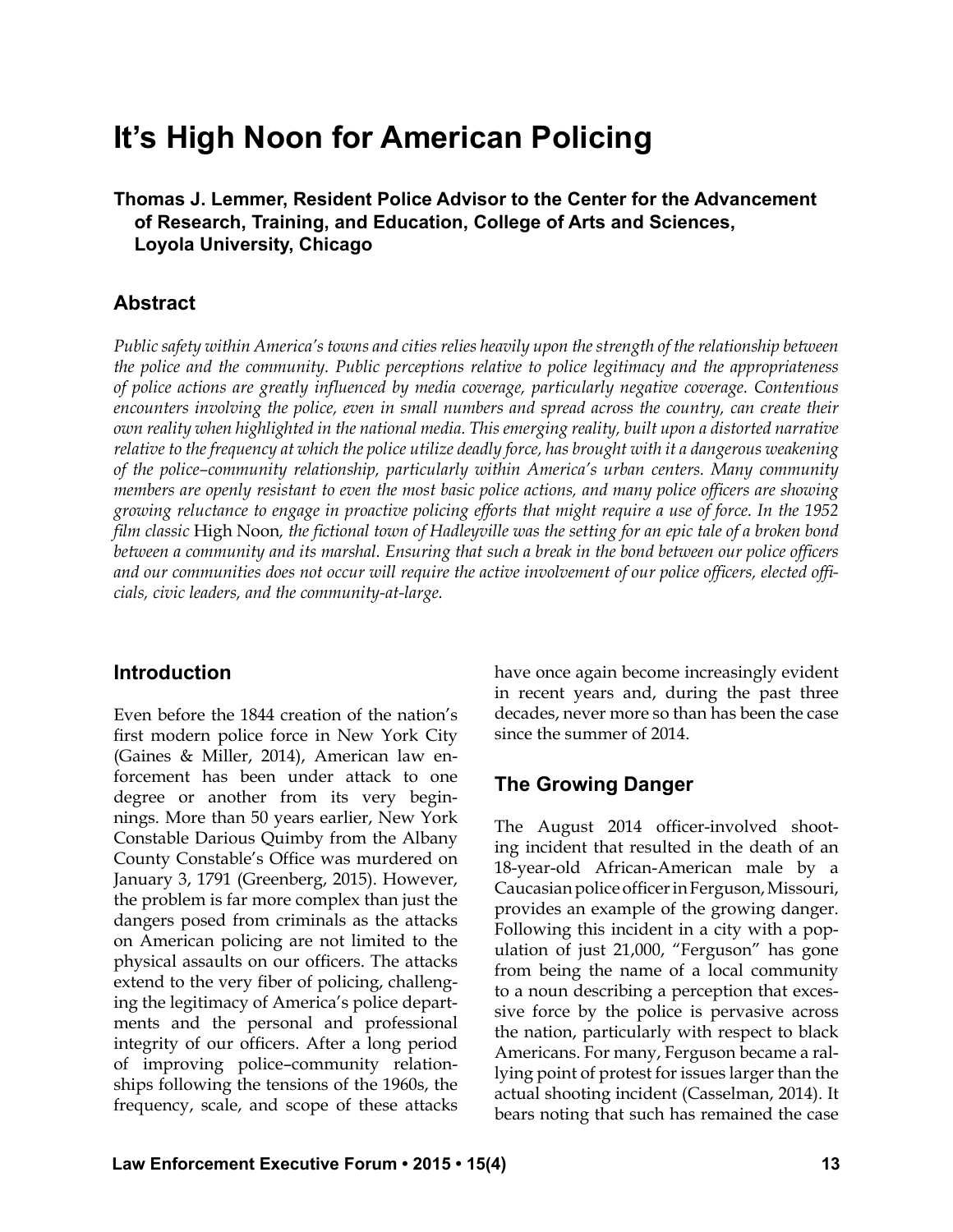even after two extensive criminal investigations at the state and federal levels ultimately determined that the use of deadly force by the involved officer was lawful. Both investigations rejected the highly divisive "hands up, don't shoot" narrative, which falsely alleged that the officer shot a person who was surrendering with his hands up, and even worse, that the officer did so knowingly (Eckholm & Apuzzo, 2015). Similar danger signs relative to the crucial relationship between our nation's police officers and their communities can now be seen across the country from small communities like Ferguson in the American heartland to cities like Baltimore, Maryland, and Cincinnati, Ohio, as well as in the nation's largest city, New York City.

Not only is every action, or even inaction, of every police officer across the country under intensified scrutiny and endless second guessing, resistance to even the most basic actions of our police officers is increasing. Among a growing segment of the general public, there are false and dangerous perceptions relative to resisting arrest, and acceptance of open resistance to the lawful actions of our officers has become increasingly celebrated and popular. Self-declared experts in the political realm and the media have at times stated or repeated unfounded or even known-to-be false accusations that only served to deepen community tensions, which then have even helped to spark violence under the auspices of protest. Within this politically charged environment, any police actions with unintended outcomes, even honest miscalculations or mistakes made in the flash of an instant by police officers acting in good faith and confronting unlawful resistance, now have the potential to spark instant demands for criminal charges against the officers as if the involved officers had been engaged in willful, intentional, and premeditated misconduct on par with the deliberate criminal acts engaged in by the most despicable and notorious elements of our society.

#### **As High Noon Approaches, What Could Go Wrong?**

So, relative to this mix of variables, we as members of our various communities should start to ask, "What could go wrong?" Without question, an intensified media focus searching for any and all contentious encounters between the police and individual citizens raises the ominous prospect of a general cessation of cooperation with the police from the community overall. Without the support of the community, apprehension and then paralyzing reluctance to act are at an increasing risk of festering among our police officers. Without the active engagement of our police officers, staggering increases in crime and victimization, incessant violence, destruction of the rule of law, and a breakdown in the very fabric of civil society are inevitable. Even if the true number of contentious police–citizen encounters has not increased significantly in recent years, since 2014, we have seen the increasing frequency at which such encounters are being highlighted in the media. As with perceptions generally, public perceptions relative to police legitimacy and concerns about the appropriateness of police actions are greatly influenced by media coverage, particularly negative coverage—potentially creating its own reality.

Are there indications of growing apprehension among our police officers? If ever there was a time during that past 30 years that the clash between the sense of duty exhibited among America's best law enforcement officers juxtaposed to the foreboding sense of abandonment among far too many of our officers has been evident, it is now. Following the April 2015 death of a suspect in police custody, subsequent protests and rioting, and the criminal charging of six police officers and supervisors, the City of Baltimore, Maryland, experienced a precipitous drop in arrests and record increases in homicides. The City's rising violence and the diminished police response to that violence have been linked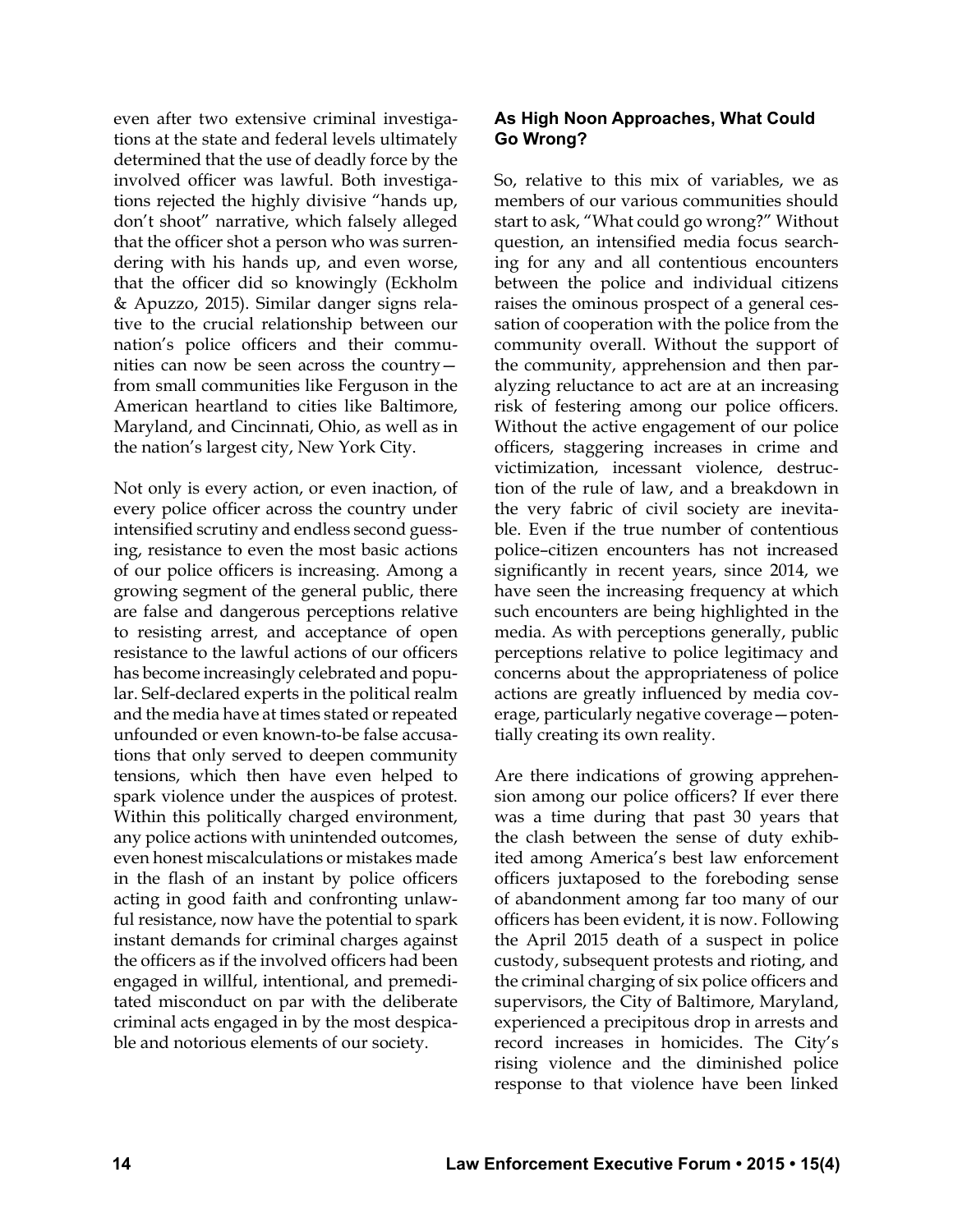to a sense of abandonment among the City's police officers (Linderman, 2015).

Additionally, a reluctance to take police action and to use force when required can also pose significant officer safety risks as was evident in an August 2015 incident in Birmingham, Alabama. There, a police detective was beaten unconscious by a suspect when he hesitated in using force due to his fear of the likely media scrutiny and potential legal consequences had he used force, even though such force was necessary and legally justified. Sadly, not only did the officer not defend himself from a serious physical attack, as he lay injured on the street, passers-by did not come to his aid. Furthermore, some passing citizens even went so far as to take photos of the injured officer and then post those photos and derogatory comments on social media celebrating the officer's beating (Robinson, 2015).

The growing real-life contrast between the reductions in violence possible when proactive policing efforts have the support of the community as compared to the dangers that exist when officers are reluctant to take police action in the absence of community support, extends far beyond the specific events in Ferguson, Baltimore, Birmingham, or elsewhere. The larger contrast is reminiscent of the stark drama epically portrayed in the 1952 film classic *High Noon*. Not only should everyone in a police leadership role who has not seen this classic film take note, but the nation's elected officials and other community leaders would be wise to do so as well.

The first response may well be to dismiss the relevance of a fictional tale set in an "Old West backwater" named "Hadleyville," but one would be hard pressed to find a more succinct expression of police hopelessness than that offered by Lon Chaney, Jr., in his role as "Martin Howe" during a key verbal exchange with his friend "Marshal Will Kane" as portrayed by Gary Cooper. The context of this exchange is important to understanding the warning. Howe is the elderly and somewhat

infirm former town marshal. Marshal Kane is serving his last day as town marshal, and moments after being married and before leaving town to retire, he learns three gunmen have returned to Hadleyville. The ringleader of the group is also set to arrive on the "noon train," and together the four outlaws seek to murder the Marshal in vengeance for a proper arrest and conviction that occurred five years earlier. Worse, the Marshal is learning that the town he had risked his life to protect will not stand with him to confront the killers:

*Kane: "You've been my friend all my life. You got me this job. You made them send for me. Ever since I was a kid I wanted to be like you, Mart. You've been a lawman all your life."*

*Howe: "Yeah, all my life. It's a great life. You risk your skin catching killers, and the juries turn them loose, so they can come back and shoot at you again. If you're honest, you're poor your whole life. In the end you wind up dying all alone on some dirty street. For what? For nothing. For a tin star."*

*Kane: "The judge's left town . . . and I'm having trouble getting deputies."*

*Howe: "It figures. It's all happened too sudden. People got to talk themselves into law and order before they do anything; maybe because down deep they don't care. They just don't care."*

*Kane: "What'll I do, Mart? . . . Sometimes prison changes a man."*

*Howe: "Not him. This is all planned. That's why they're all here. Get out, Will. Get out."*

*Kane: "Will you come down to that depot with me?*

*Howe: "No. You know how I feel about you, but I ain't goin' with you. Seems like a man with busted knuckles didn't need arthritis, don't it? No, I couldn't do nothin' for you. You'd get yourself killed worryin' about me. It's too one-sided like it is."*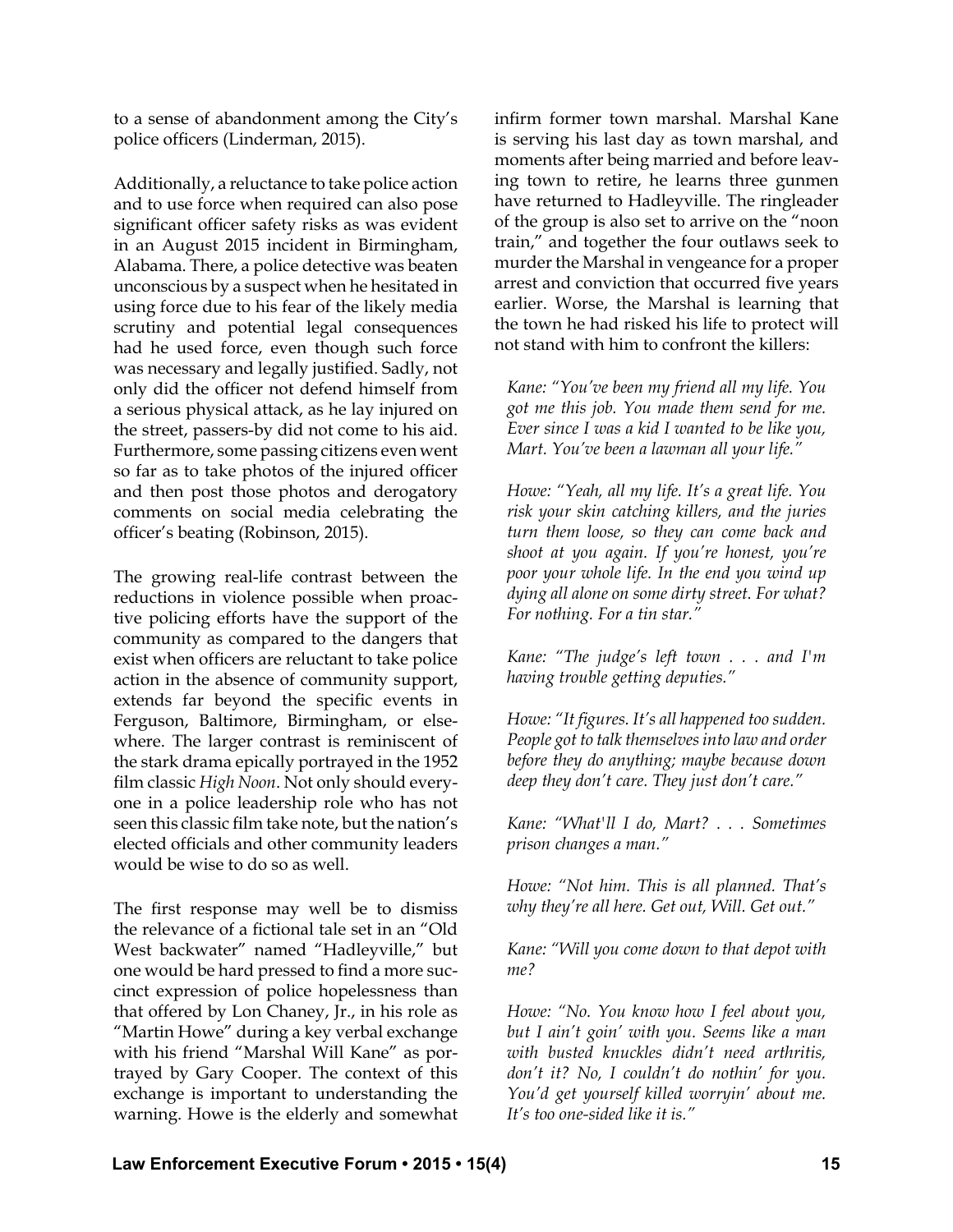*Kane: "So long, Martin."*

*Howe: "So long. It's all for nothing, Will. It's all for nothing."* (Kramer & Zinnemann, 1952)

If Martin Howe is correct, "It's all for nothing" and America's law enforcement officers should "just get out," the nation's towns and cities are in serious trouble. Do people really need to "talk themselves into" summoning up the courage needed to ensure the public peace, safeguard the rights of all citizens, and protect the safety and well being of their community's police officers before they are willing to get involved? If so, that conversation must begin in earnest as there can be no doubt that without the courage of our police officers and the support of the community, the public peace cannot be maintained and the rights of all citizens are in jeopardy.

#### **The Outcome in Hadleyville**

So how did it all end for Marshal Kane? The Marshal knew the sacred nature of the bond between the community and those who swear an oath and wear a star. He knew the star his star—was an unmistakable symbol of that bond; and as evil approached, he remained loyal to his oath. Yet, as high noon arrived on Marshal Kane's wedding day—his final day wearing a star—he found himself alone. The rhythmic tick of the clock, the wail of the train whistle, and the emptiness of the streets all foreshadowed the coming conflict as now four gunmen were making their way toward the center of Hadleyville intent on murdering Marshal Kane. Gunfire erupted, the struggle commenced, and it was cruelly evident that the sacred bond he once shared with his town had been broken beyond redemption. It is a scene that must be watched to be fully appreciated and witnessed. As the shooting ended—the bond destroyed—one symbolic moment remained for Will Kane and the town. The Marshal unpinned his star, held it for a moment, recalling its importance and the bond it represented, and then he cast the star

into the dust of the street. Who would want to wear that or any star in Hadleyville? Who would want to live there?

# **What Needs To Be Done**

The good news is that we continue to be blessed with a great many police officers who regularly place both their lives and their reputations on the line for their communities. However, there is a real crisis facing America's police forces. It is "high noon," and now is a time for courage—real-life courage and at all levels. Our officers cannot restore the needed harmony in police–community relations alone, and the dangers of deliberate indifference and even cowardice extend far beyond the town limits of Hadleyville. As community members ourselves, if we ignore Martin Howe's warning, we do so at our own peril.

#### **Police Officers**

Within our nation's police departments there is work to be done; and, not surprisingly, the most challenging tasks rest squarely on the shoulders of our police officers. They must summon the courageous calm needed to remain loyal to their oaths, carrying out their duties without bias, even in the face of unjust scorn and ridicule, false accusations, and grave personal danger. Our officers must continue to place themselves in harm's way and proactively undertake their duties, even when Martin Howe's warning is repeated by others; and indications of what that warning has been based upon are indeed visible in the streets, throughout the media, and within our courthouses.

#### **Police Command and Supervisory Personnel**

Those in command and supervisory roles within the nation's police departments must summon the courage to lead. The safety of their officers rests squarely on their shoulders,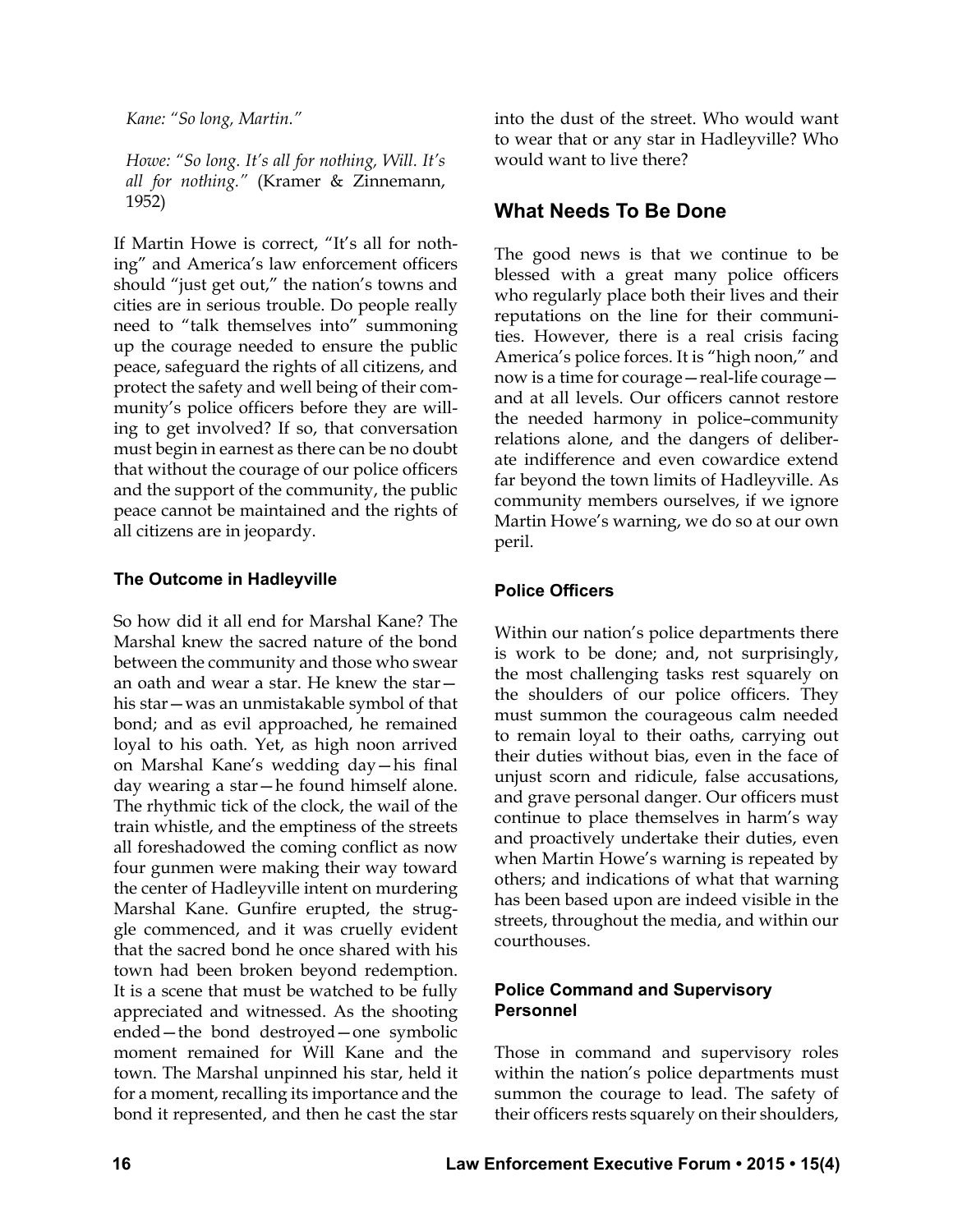and officer safety extends beyond the mitigation of physical dangers; it includes a fundamental duty to safeguard the reputations and livelihoods of their officers. To do this, command and supervisory personnel must provide the direction that clearly establishes the proper training, guidance, and strategies necessary to minimize mistakes. Additionally, as with every ship's captain, it is not enough for our supervisors to merely foster the safety of "the crew"; command personnel must set a course that allows officers to meet their public safety, crime prevention, and law enforcement mission. In meeting this duty, supervisory personnel must have the courage to address underperformance, indifference, and misconduct when it exists among their officers.

To this end, command personnel cannot allow indifference, much less cowardice, to develop within the supervisory corps. If police supervisors seek only to be viewed as "good guys" among their officers, there will be two effects: (1) their department will fail in its mission, and (2) officer safety will be placed at risk. Command personnel must also take the lead relative to developing and maintaining positive relationships with the civic leaders within the community. Fostering a sense of police legitimacy within the community is essential to both meeting the overall policing mission and minimizing the risks to officer safety. Accordingly, ensuring integrity and effectiveness of their department's internal processes to investigate and address incidents that may involve misconduct must be a priority for command personnel as well.

#### **Elected Officials and Civic Leaders**

Our elected officials and other civic leaders must have the courage to publicly acknowledge seven fundamental truths:

1. Crime and victimization are not evenly distributed (Truman, Langton, & Planty, 2012, p. 7). Therefore, logic dictates that the policing efforts to address these conditions will as a consequence show

indications of what superficially appears to be uneven distributions as well.

- 2. The vast majority of police–citizen encounters are peaceful exchanges. In fact, the U.S. Bureau of Justice Statistics has estimated that America's police officers have more than 40 million formal contacts with citizens in the community annually (Eith & Curose, 2011, p. 1). Relative to these encounters, including those in which the involved citizens were issued a citation or arrested, the citizens described the actions taken by the officers as "proper" in 89.7% of the contacts, and 91.8% of the officers were described by the involved citizens as being "respectful" (p. 6).
- 3. Just 1.9% of the contacts with citizens involved the use or threatened use of physical force by the police officers (Eith & Curose, 2011, p. 11). Additionally, even with respect to arrest situations specifically, researchers found that beyond basic handcuffing, no force was used by the officers in 82.9% of the arrests (Adams et al., 1999, p. 39).
- 4. Even when police officers used force in an arrest situation, most often the involved officers opted to utilize weaponless tactics on the lower end of the use-of-force continuum. In that police used or displayed a weapon in only 2.1% of the arrests, clearly the use of weapons was rare; and the use of firearms was even rarer, involving just 0.2% of the arrests (Adams et al., 1999, p. 32).
- 5. Almost no one "wants" to be arrested. Moreover, some people when faced with the prospect of being arrested will actively attempt to flee being taken into custody, and others will actively engage in physical resistance with the officers in the attempt to escape arrest. The use of force by the police is most likely when the citizen is attempting to flee or resist arrest (Adams et al., 1999, pp. 5, 50). Given these

#### **Law Enforcement Executive Forum • 2015 • 15(4) 17**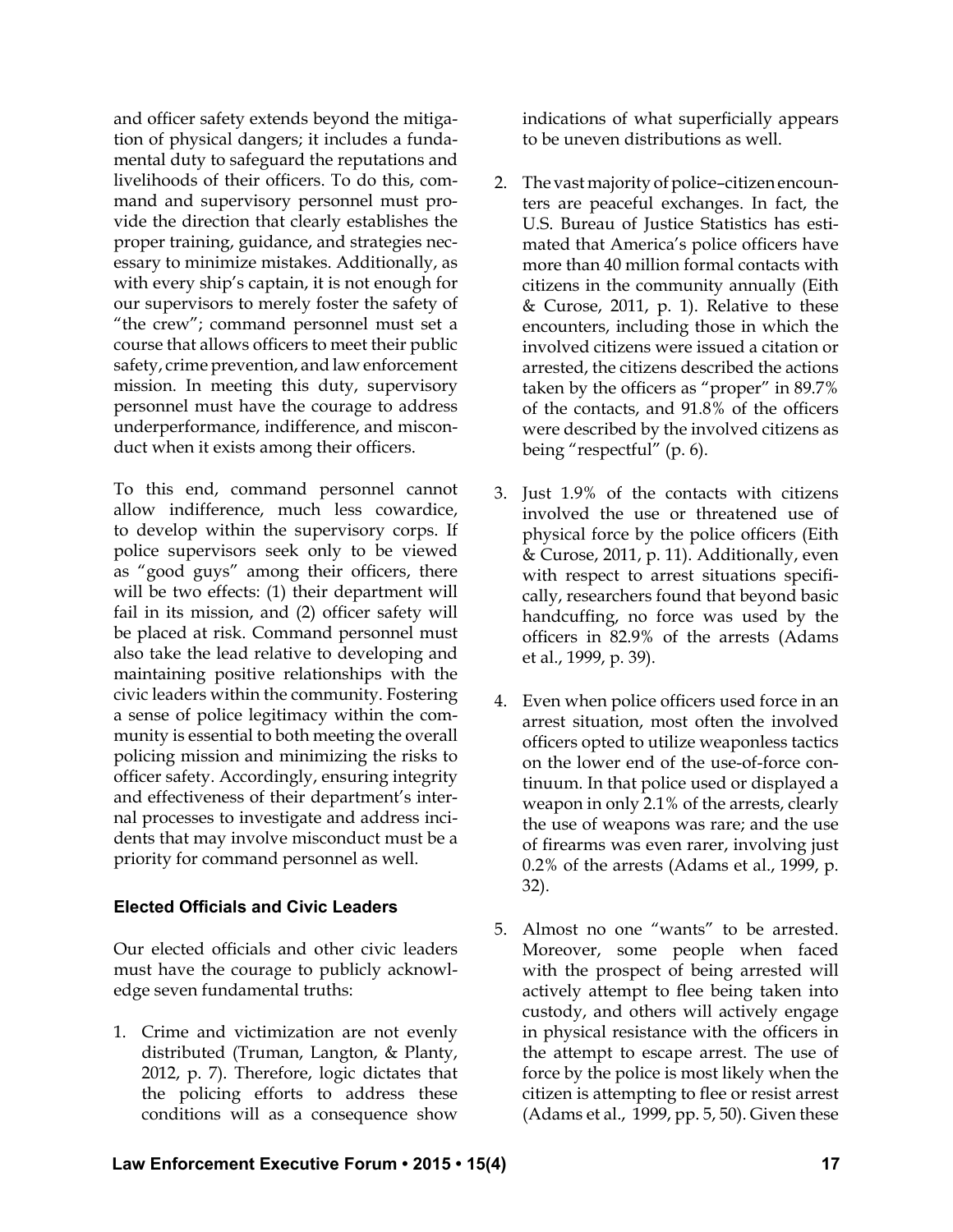facts, it should come as no surprise that individuals who do not want the citation or do not want to go to jail, and particularly those who actively resist being arrested, are likely to allege the force used by the police officer was excessive (Eith & Curose, 2011, p. 1).

- 6. Suspects used or threatened to use weapons against the officers in 1.9% of the arrests (Adams et al., 1999, p. 32); and when weapons were not utilized by the citizens against the officers, they used other physical attempts to resist arrest (including striking, kicking, wrestling, grabbing, pushing, and shoving) in another 5.5% of the arrests (p. 34). Research shows that police escalate their use of force in response to the escalating resistance being initiated by the involved citizen (pp. 46-50). Of 50 situational factors associated with arrest incidents, researchers determined that forceful resistance by a suspect was the greatest predictor that the arresting officer would utilize force in effecting the arrest (pp. 5-6).
- 7. Under federal law and the laws of every state in the union, resisting arrest is unlawful, and the police are justified in utilizing the force necessary to overcome the resistance of a person to being arrested, including the use of greater force. Arrest situations are not supposed to be boxing matches. Research indicates that when injuries occur in arrest situations to either the resisting subject or the officer, generally the officers were utilizing less force than the resisting subjects were using. Additionally, when police officers are confronted by citizens who themselves are using force, if the involved police officer does not utilize more force than the force being used by the involved citizen, the likelihood of injury to the officer increases (Adams et al., 1999, p. 58). We do not want arrest situations to be boxing matches, nor is it reasonable for us

to expect our officers to be punching bags or, worse, paper targets.

Some violent encounters between citizens and police occur as a result of a deliberate, calculated decision on the part of the citizen to cause harm to police officers. Tragically, just before Christmas in December 2014, such was the case with the ambush murders of New York City Police Officers Wenjian Liu and Rafael Ramos (Moore, Eisinger, Parascandola, Tracy, & Schapiro, 2014). The assassin in these murders specifically linked his motivation to the heightened community tensions and several weeks of protests in the wake of recent high-profile use-of-force incidents in New York City and elsewhere (Celona, Cohen, Schram, Jamieson, & Italiano, 2014). Furthermore, the murders of the two NYPD officers came in the days following organized protests in New York City that included participants being led in chants calling for such attacks on police officers (Tracy, Morris, Alcorn, & Schapiro, 2014).

## **The Media**

In general, the media must avoid the needless sensationalization of the news, and this need is even more critical with respect to the news that specifically relates to public safety issues. Sadly, there is little reason to believe this will occur. As noted by author Armstrong Williams (2005), it has long been stated that in America's newsrooms "If it bleeds, it leads." Unfortunately, policing must continually confront circumstances where death and injury have occurred; and when officers are directly involved, the risks of sensational news coverage increase significantly. A small number of unrelated incidents among millions of contacts between police officers and citizens are a far less interesting story than a narrative of systematic and widespread police misconduct—even if untrue. Factor in an already highly charged environment, the risks of sensationalized media coverage increases even more. Such is the case even though the known data relative to police–citizen encounters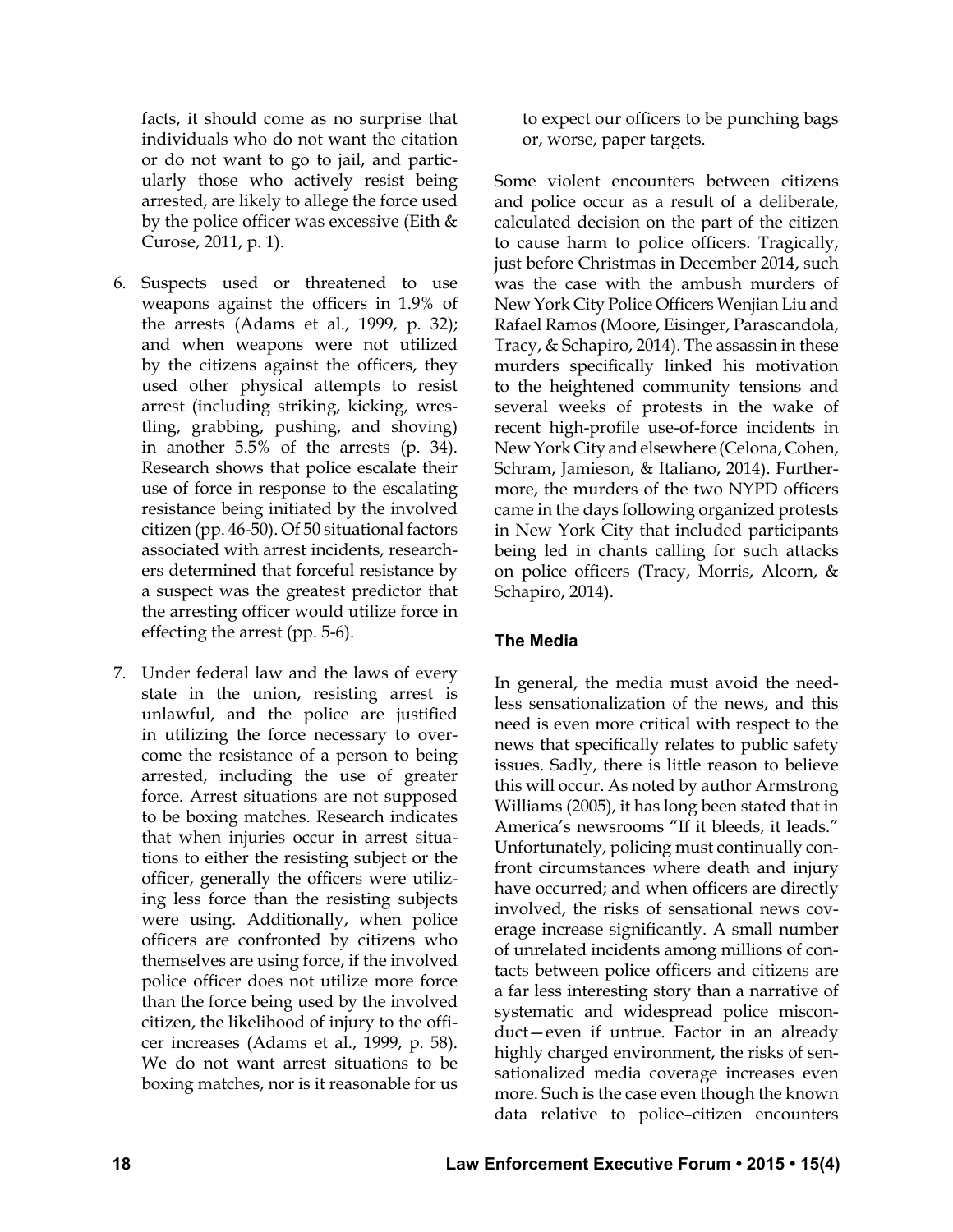generally, arrest situations specifically, and the overall use of force by the police "do not support the notion that we have a national epidemic of police violence" (Adams et al., 1999, p. 3). To date, there is no data to support the notion that there is a national epidemic of police violence and excessive force, and the deliberate creation of such public perceptions is damaging to the crucial police–community relationship and, by extension, to the community itself.

#### **The Community-at-Large**

Although conventional wisdom does not always emphasize the duties of citizenship in a free society, in the end, there is a fundamental responsibility for the community itself to actively work with their police officers in developing and maintaining an enduring and sacred bond. As observed by President John F. Kennedy (1961), while he referenced a quote widely attributed to Sir Edmund Burke, "The only thing necessary for the triumph of evil is for good men to do nothing." How much greater the danger when some not only fail to seek to advance the cause of good but, rather, actively seek to advance an alternate agenda.

Just as the community has a right to insist upon the highest ethical and professional conduct from its police officers, so too must the community summon the will to demand that its elected officials and civic leaders serve the public interest above any political interests that provide them a momentary personal advantage. The community must insist that its leaders foster, build, and maintain an environment where a positive and enduring relationship exists between the community and its police officers. When such a relationship does not exist, the community will suffer, particularly those members who are the most vulnerable and living in the highest crime areas of our towns and cities.

# **Conclusion**

Where can we turn to see some sign that this sacred bond still remains? There is an emotional attachment to the stars and badges worn by our police officers, and you can see the bond and this attachment in the faces of our newest recruits when they are pinning on their stars for the first time. You can see it in the faces of their families as they bear witness to the moment their loved ones swear an oath to stand against evil and protect the innocent. You can see it in the faces of small children when they turn and unexpectedly see a police officer. You can see it in the faces of crime victims during the darkest moments of their lives as they pray for someone to save them. You can see it in the faces of our most senior officers who, after a lifetime of service, are taking their stars off for the last time. But, you will see it most vividly through tears as a flagdraped coffin is carried to the grave, when the agony of silence is pierced by the sound of bagpipes playing "Amazing Grace," and then in the jolt of three bursts of gunfire, sounding off yet another 21 gun salute; all then quieted by the mournful sound of the bugler playing taps. If you do not see it then, there is no hope for us; and it is, indeed, all for nothing.

So how does it end for us? If the most strident and contentious of our society are allowed to sever the bonds between our communities and our police officers, no matter the name of our town or city, we will all be living in a Hadleyville. The responsibility to prevent this end rests with all of us. We must not allow indifference, fear, or anger to break the sacred bond between our officers and our communities. If we fail to keep the bonds intact, Martin Howe will have been correct; all the sacrifices of our police officers will have been for nothing, and, in that wake, evil will triumph.

# **References**

Adams, K., Alpert, G., Dunham, R., Garner, J., Greenfeld, L., Henriquez, M. A., . . . Smith.,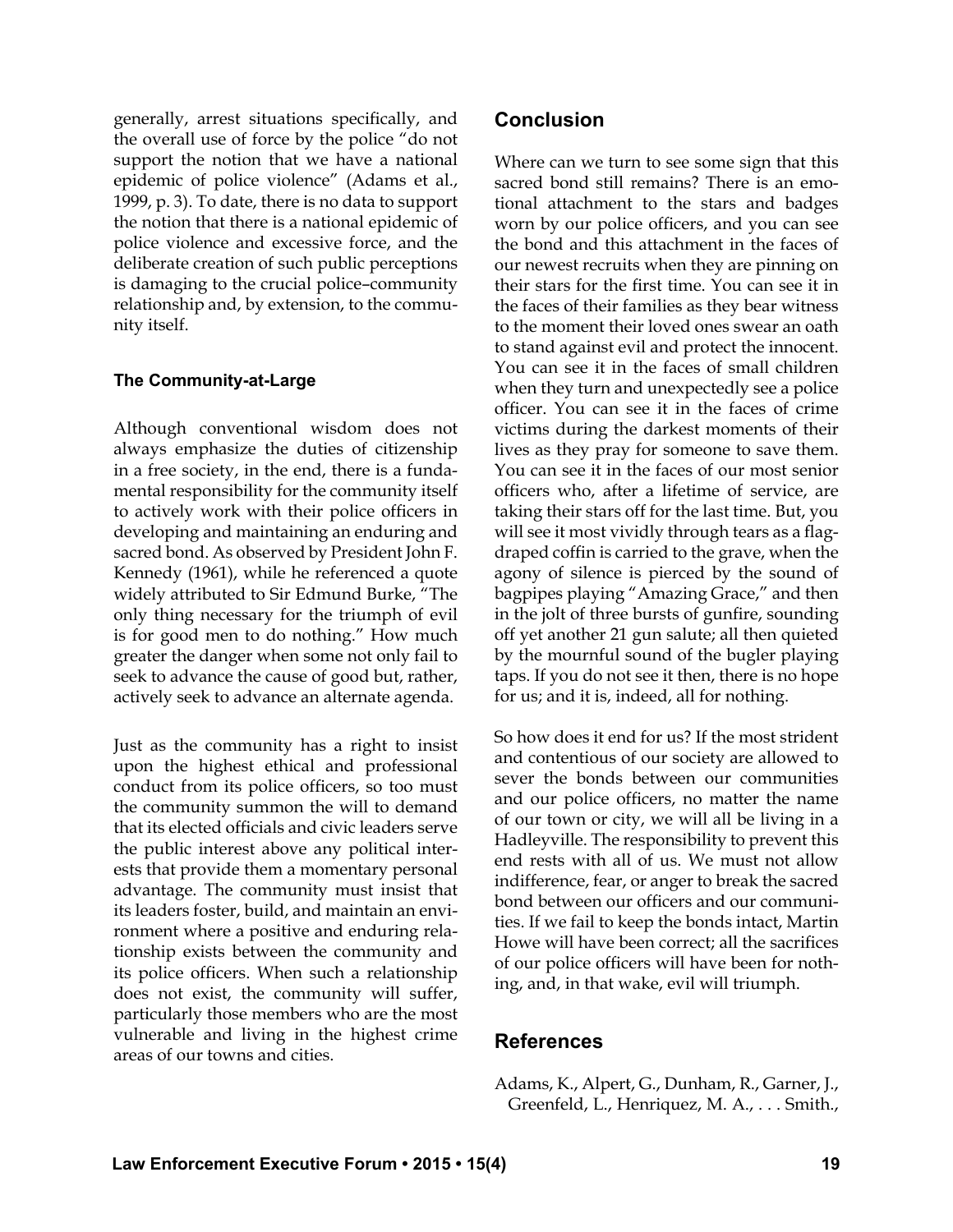S. (1999, October). *Use of force by police: Overview of national and local data (*NCJ 176330). Washington, DC: U.S. Bureau of Justice Statistics.

- Cassleman, B. (2014, August 26). The poorest corner of town. *FiveThirtyEight.com*. Retrieved from [http://fivethirtyeight.com/](http://fivethirtyeight.com/features/ferguson-missouri/) [features/ferguson-missouri](http://fivethirtyeight.com/features/ferguson-missouri/)
- Celona, L., Cohen, S., Schram, J., Jamieson, A., & Italiano, L. (2014, December 21). Gunman executes 2 NYPD cops in Garner "revenge." *New York Post*, pp. 1-2.
- Eckholm, E., & Apuzzo, M. (2015, March 4). Darren Wilson is cleared of rights violations in Ferguson shooting. *The New York Times*. Retrieved from [www.nytimes.com/](www.nytimes.com/2015/03/05/us/darren-wilson-is-cleared-of-rights-violations-in-ferguson-shooting.html
) [2015/03/05/us/darren-wilson-is-cleared](www.nytimes.com/2015/03/05/us/darren-wilson-is-cleared-of-rights-violations-in-ferguson-shooting.html
)[of-rights-violations-in-ferguson-shooting.](www.nytimes.com/2015/03/05/us/darren-wilson-is-cleared-of-rights-violations-in-ferguson-shooting.html
) [html](www.nytimes.com/2015/03/05/us/darren-wilson-is-cleared-of-rights-violations-in-ferguson-shooting.html
)
- Eith, C., & Curose, M. (2011, October). *Contacts between police and the public, 2008* (NCJ 234599). Washington DC: U.S. Bureau of Justice Statistics.
- Gaines, K., & Miller, R. (2014) *Criminal justice in action: The core* (8th ed.). Boston: Cengage Learning.
- Greenberg, M. (2015). *American volunteer police: Mobilizing for security*. Boca Raton, FL: CRC Press.
- Kennedy, J. (1961, May 17). Address before the Canadian Parliament in Ottawa. *The American Presidency Project*. Retrieved from <www.presidency.ucsb.edu/ws/?pid=8136>
- Kramer, S. (Producer), & Zinnemann, F. (Director). (1952). *High noon* [Universal Pictures motion picture].
- Linderman, J. (2015, July 9). Baltimore's next police chief faces demoralized department. *Associated Press*. Retrieved from [http://](http://bigstory.ap.org/article/448be1fe957c42c8908
ff2c6d57515a5/baltimores-next-police-
chief-faces-demoralized-department
) [bigstory.ap.org/article/448be1fe957](http://bigstory.ap.org/article/448be1fe957c42c8908
ff2c6d57515a5/baltimores-next-police-
chief-faces-demoralized-department
)

[42c8908ff2c6d57515a5/baltimores-next](http://bigstory.ap.org/article/448be1fe957c42c8908
ff2c6d57515a5/baltimores-next-police-
chief-faces-demoralized-department
)[police-chief-faces-demoralized-department](http://bigstory.ap.org/article/448be1fe957c42c8908
ff2c6d57515a5/baltimores-next-police-
chief-faces-demoralized-department
)

- Moore, T., Eisinger, D., Parascandola, R., Tracy, T., & Schapiro, R. (2014, December 21). 2 cops gunned down in squad, executed. *New York Daily News*, pp. 1, 8.
- Robinson, C. (2015, August 8). Man charged in Birmingham detective's beating; outrage follows support of attack on social media. *Alabama Media Group*. Retrieved from [www.](www.al.com/news/birmingham/index.ssf/2015/08/suspect_with_violent_past_char.html) [al.com/news/birmingham/index.](www.al.com/news/birmingham/index.ssf/2015/08/suspect_with_violent_past_char.html) [ssf/2015/08/suspect\\_with\\_violent\\_past\\_](www.al.com/news/birmingham/index.ssf/2015/08/suspect_with_violent_past_char.html) [char.html](www.al.com/news/birmingham/index.ssf/2015/08/suspect_with_violent_past_char.html)
- Tracy, T., Morris, T., Alcorn, C., & Schapiro, R. (2014, December 14). Two NYPD cops assaulted as Manhattan march over Eric Garner case. *New York Daily News.* Retrieved from [www.nydailynews.com/new-york/](http://www.nydailynews.com/new-york/nyc-marchers-call-daniel-pantaleo-fired-nypd-article-1.2044465) [nyc-marchers-call-daniel-pantaleo-fired](http://www.nydailynews.com/new-york/nyc-marchers-call-daniel-pantaleo-fired-nypd-article-1.2044465)[nypd-article-1.2044465](http://www.nydailynews.com/new-york/nyc-marchers-call-daniel-pantaleo-fired-nypd-article-1.2044465)
- Truman, J., Langton, L., & Planty, M. (2013, October). *Criminal victimization, 2012 (*NCJ 243389). Washington, DC: U.S. Bureau of Justice Statistics.
- Williams, A. (2005, December 6). Celebrating the everyday heroes. *Townhall Magazine*. Retrieved from [http://townhall.com/](http://townhall.com/columnists/armstrongwilliams/2005/12/06/celebrating_the_everyday_heroes/page/full
) [columnists/armstrongwilliams/2005/](http://townhall.com/columnists/armstrongwilliams/2005/12/06/celebrating_the_everyday_heroes/page/full
) [12/06/celebrating\\_the\\_everyday\\_heroes/](http://townhall.com/columnists/armstrongwilliams/2005/12/06/celebrating_the_everyday_heroes/page/full
) [page/full](http://townhall.com/columnists/armstrongwilliams/2005/12/06/celebrating_the_everyday_heroes/page/full
)

**Thomas Lemmer** is a captain with a major Midwestern law enforcement agency. He has more than 30 years of experience in public safety positions, including nearly 20 years of advanced law enforcement supervisory and managerial experience. He has extensive gang enforcement and juvenile crime intervention expertise. Lemmer has served in ethnically diverse and predominantly minority communities, as well as with special service populations within college, military, public housing, and public